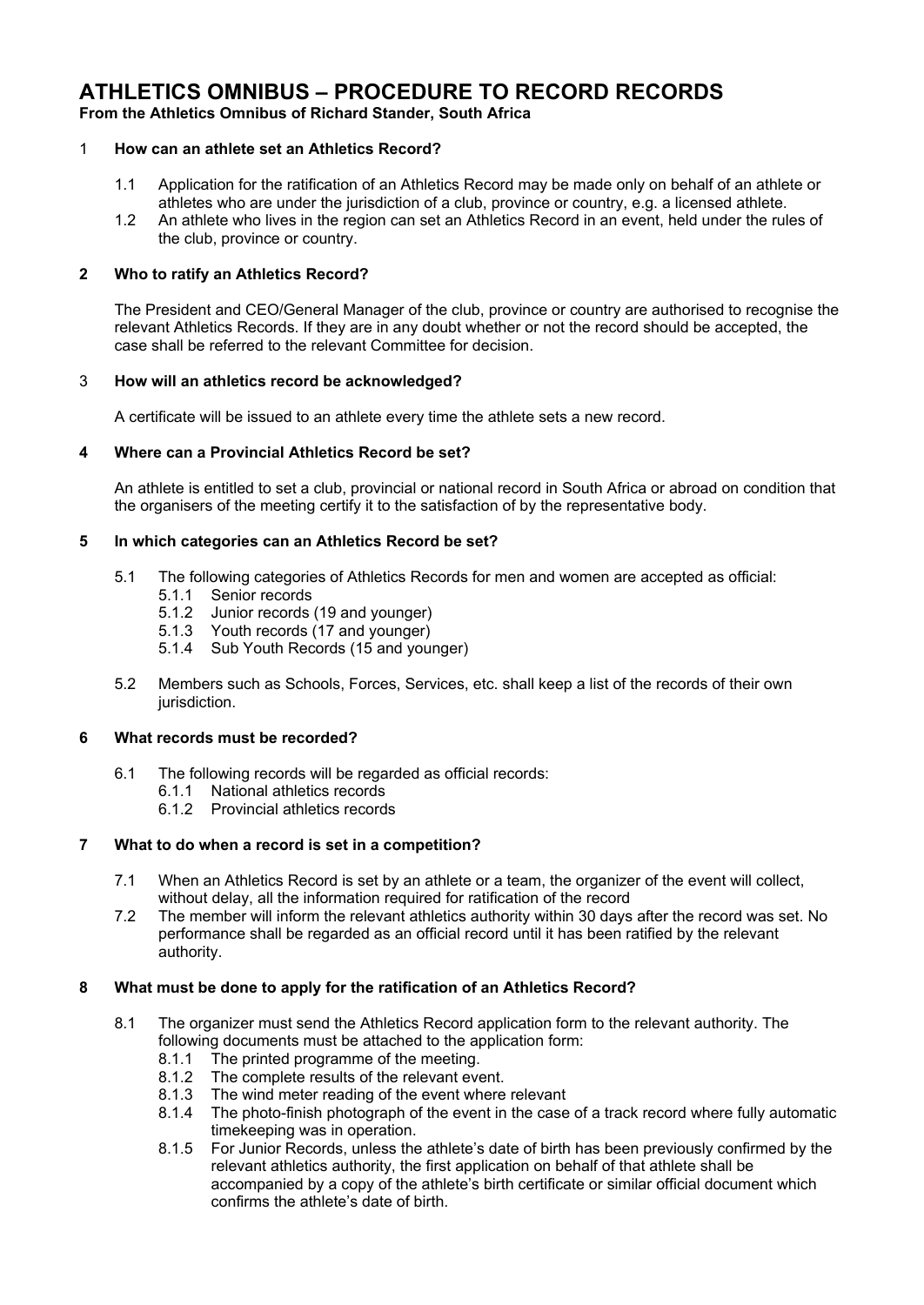# **9 Under what conditions can an Athletics Record be set?**

- 9.1 The Athletics Record shall be set in a bona-fide competition, which has been duly arranged, advertised and authorised before the day of the competition, by the Organizer.
- 9.2 The event with the names of the competitors taking part shall have been mentioned in the final starting list. The final starting list must be available before the start of the event.
- 9.3 The record shall be better than, or equal to the existing Athletics Record for that event.
- 9.4 Records set in heats or qualifying competitions, in deciding ties and in individual events in combined event competitions, regardless of whether the athlete completes the whole Combined Events competition or not, may be submitted for ratification.
- 9.5 No record set up by an athlete will be recognised if it has been accomplished during a mixed gender competition.
- 9.6 A record set while competing against older athletes, provided that all athletes competing are from the same gender, will be recognised.
- 9.7 For Junior and Youth Records, the application on behalf of that athlete shall be accompanied by a copy of the athlete's ID document, passport, birth certificate or similar official document that confirms the athlete's date of birth.
- 9.8 A race shall be stated to be over one distance only and all competitors shall compete at that distance. A race based on the distance covered over a given time may be combined with a race over a fixed distance (for example, 1 hour and 20000m).
- 9.9 It is permissible for the same athlete to accomplish in the same race any number of records.
- 9.10 It is permitted for several athletes to accomplish different records in the same race. However, it is not permissible for an athlete to be credited with a record at a shorter distance if he did not finish the full distance of that race.

# **10 Technical specifications required when setting an Athletics Record?**

- 10.1 An Athletics Record will only be ratified when set in an accredited athletics facility.
- 10.2 Running and walking records can be set only on a track, which is non-banked.
- 10.3 The track must have a raised border, marked, and flagged in accordance with the provincial rule.
- 10.4 For individual events, at least three competitors and for relay events at least two teams must participate in the event.
- 10.5 Running and walking records must be timed by accredited Timekeepers, or by a fully automatic timing device accredited by the province. For races up to and including 400m, only performances timed by an approved fully automatic timing device and / or a video-based system shall be accepted.
- 10.6 For every Athletics Record set, the Organiser should provide a photograph of the relevant film, or a paper copy of the print from a video-based system in order that the time read by the Chief Photofinish Judge can be confirmed before the official announcement of the result. The same shall apply for all track events in a Combined Events competition.
- 10.7 A Relay record can be set only by a team, all of whose athletes are registered with the same Member.
- 10.8 The time achieved by the first runner in a relay team may not be submitted as a record.
- 10.9 For any record at any distance of 200m or more to be recognised, the track on which it was made must not exceed 400m and the race shall have started on some part of the perimeter. This limitation does not apply to the Steeplechase events where the Water Jump is placed outside or inside a normal 400m track.
- 10.10 The record must be made on a track, the radius of the outside lane of which does not exceed 50m.
	- For all records up to and including 200m, wind meter readings measured by the province's accredited Technical Officials must be submitted. If the wind velocity measured in the direction of running averages more than 2 metres per second, the record will not be accepted.
- 10.11 In a race run in lanes, no record will be accepted where the runner has run on the inner curved border of the lane dedicated to the athlete.
- 10.12 For walking records at least two Judges from the Panel of Athletics Race Walkers shall be officiating during the competition and shall sign the application form.
- 10.13 Records in Field Events shall be measured either by three Field Judges using a calibrated and certified steel tape or bar or by an approved scientific measuring apparatus, the accuracy of which has been confirmed by a qualified Measurement Judge.
- 10.14 In the long Jump and Triple Jump, wind meter readings measured by accredited Technical Officials must be submitted. If the wind velocity measured in the direction of jumping averages more than 2 metres per second, the record will not be accepted.
- 10.15 In Field Events, Athletics Records may be credited for more than one performance in a competition, provided that each record so recognised shall have been equal or superior to the best previous performances at that moment.